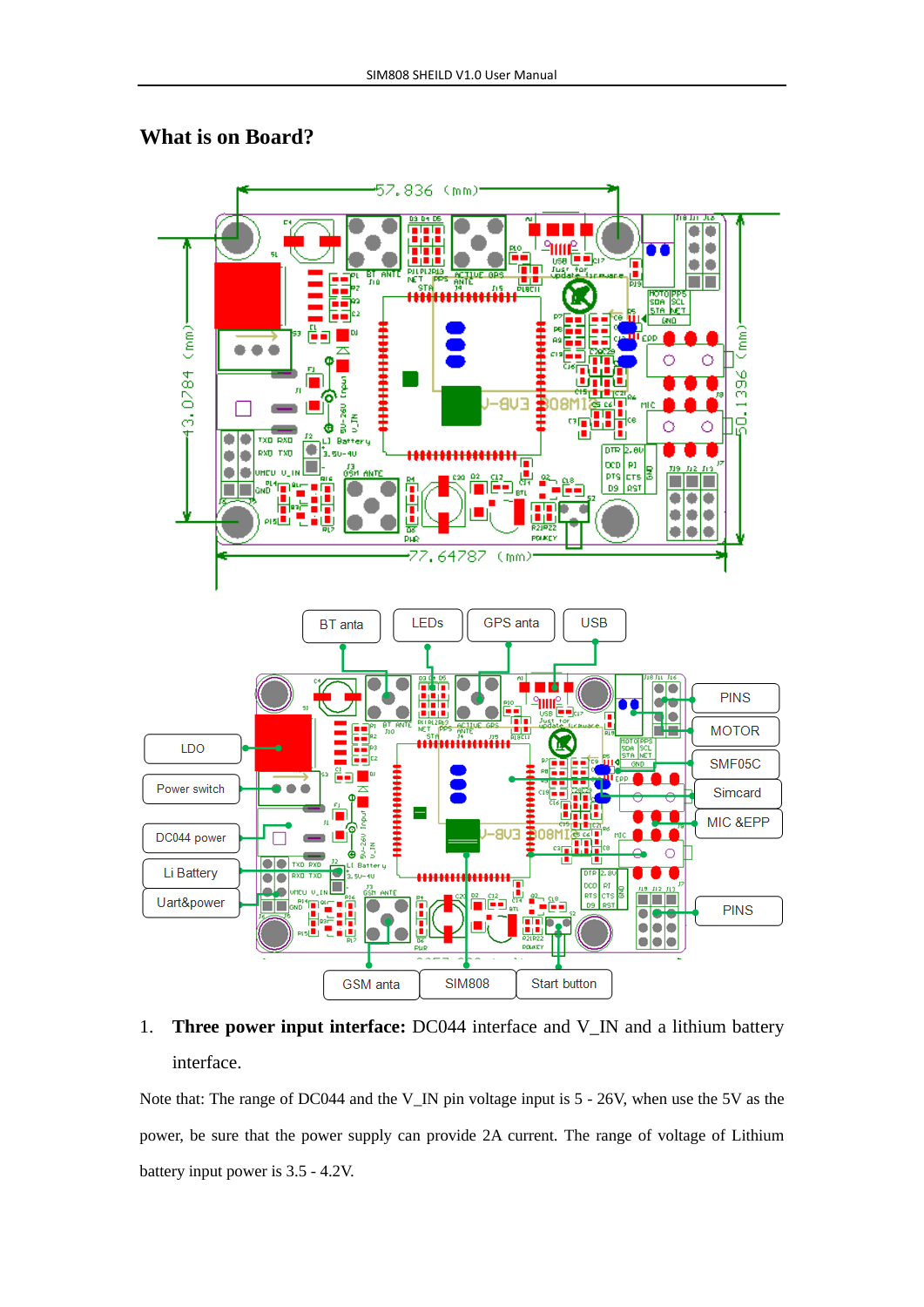- 2. **Switch**: It is used to open / close the input power supply for the module. When in use, please confirm the toggle switched to the OPEN state (near the board inside).
- 3. **SMA antenna interface:** there is a GSM antenna interface, a GPS antenna interface onboard and a BT antenna interface.
- 4. **Start button:** When the board is power on, the LED (PWR) will light up. After a long press (about 2 second) on this button, the other three LEDs will be light. And one of them starts to flash; this suggests that SIM808 is beginning to work now. When the power supply, GSM and GPS antenna and SIM card are connected to the module correctly, the LED will be flash slowly (3Second de 1second light), that indicates that the module is registered to the network, and you can make a call or do something else.
- 5. **TTL serial interface:** a TTL level interface. Notice that: The pin of VMCU is used to control the high level of TTL UART, so as to realize to match between 1.25V/3.3V /5V systems. For example, if you want to use the 51 MCU to control this board, the pin of VMCU should be connected the DC5V. And if use the STM32 MCU, the pin of VMCU should be connected the DC3.3V. The pins of RXD is the RXD of SIM808 and the pins of TXD is the TXD of SIM808. The pin of V\_IN can connect the Power, the function of this pin has the same function of DC044.
- 6. **USB interface:** This interface is just use to update the firmware of SIM808 module.



| <b>TXD</b>  | <b>RXD</b> |
|-------------|------------|
| <b>RXD</b>  | <b>TXD</b> |
| <b>VMCU</b> | V IN       |
| <b>GND</b>  | <b>GND</b> |

#### **The Pins distribution of UART TTL interface is:**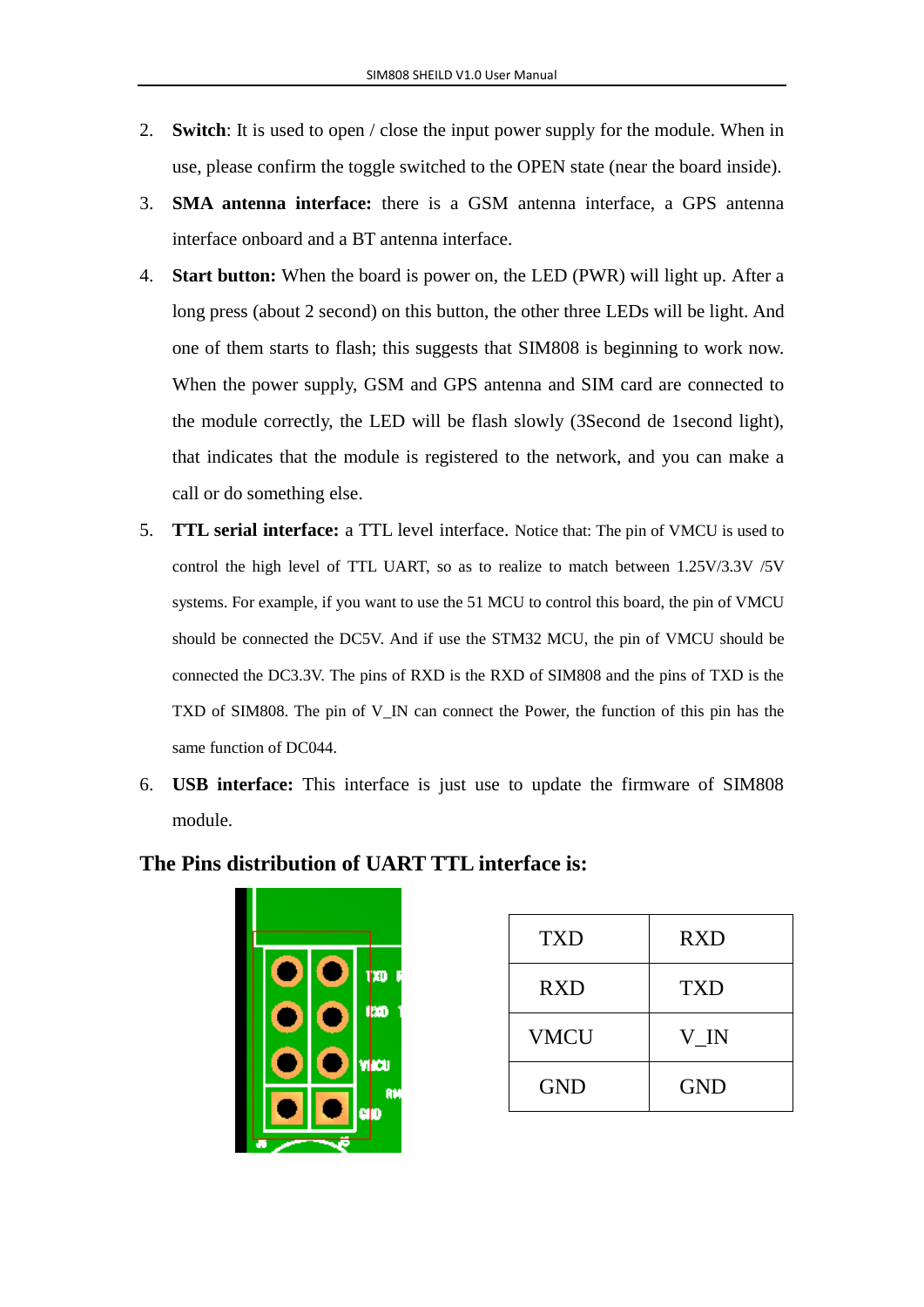# **Operation Description:**

## **1. Preparation:**

- SIM808 SHIELD
- DC9V adapter
- USB-TTL module or other tools.
- $\checkmark$  PC software

## **2. Hardware configurations**

2.1 Connect the USB-TTL to the UART interface like this:



| USB-TTL    | <b>SIM808</b> |
|------------|---------------|
| TXD        | <b>RXD</b>    |
| <b>RXD</b> | <b>TXD</b>    |
| <b>GND</b> | <b>GND</b>    |

- 2.2 Insert the valid SIM card to the SIMCARD holder.
- 2.3 Connect the GPS antenna and GSM antenna to the board like this: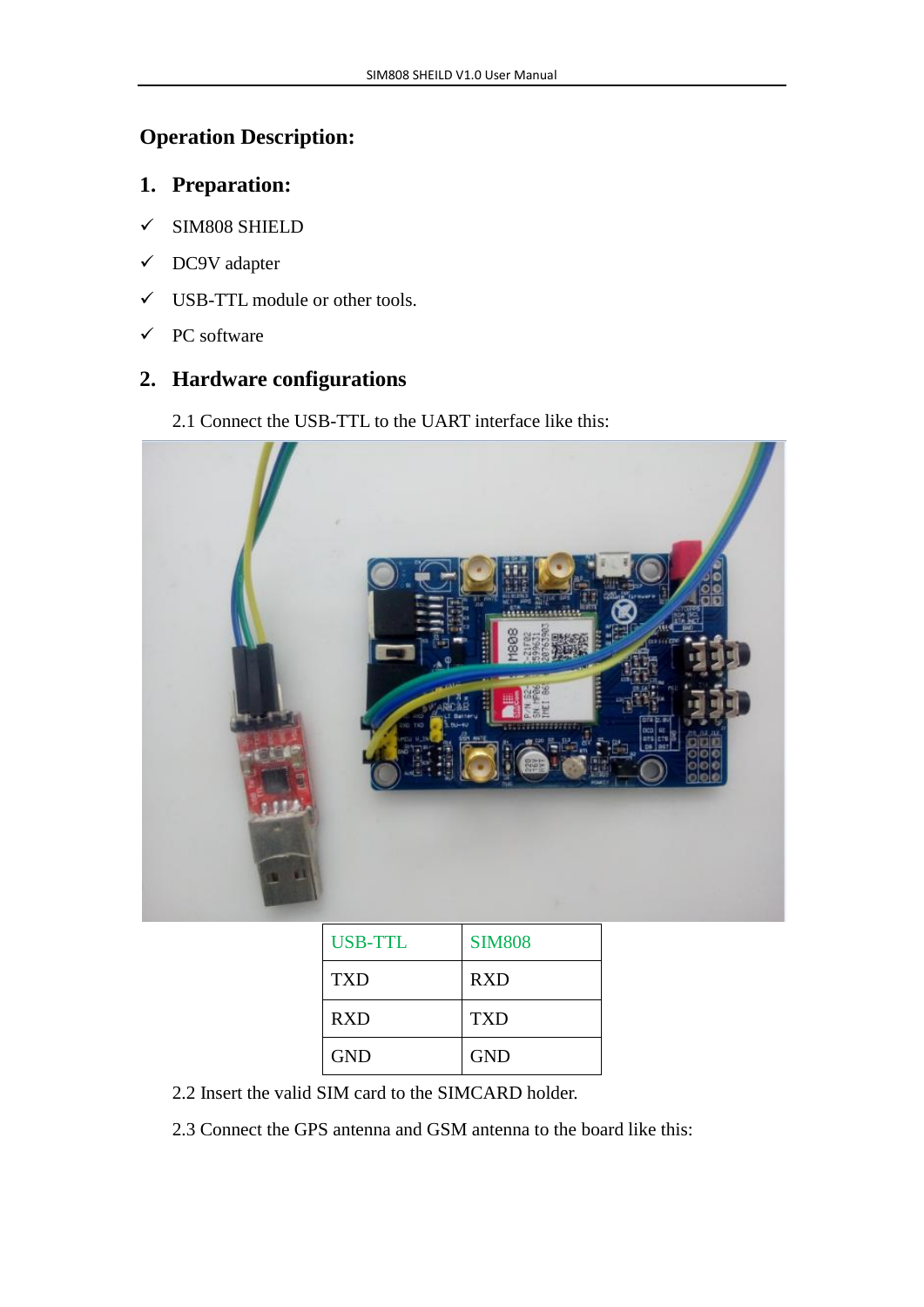

Connect the power adapter to the DC044 Interface like this:



2.4 Change the switch like this.

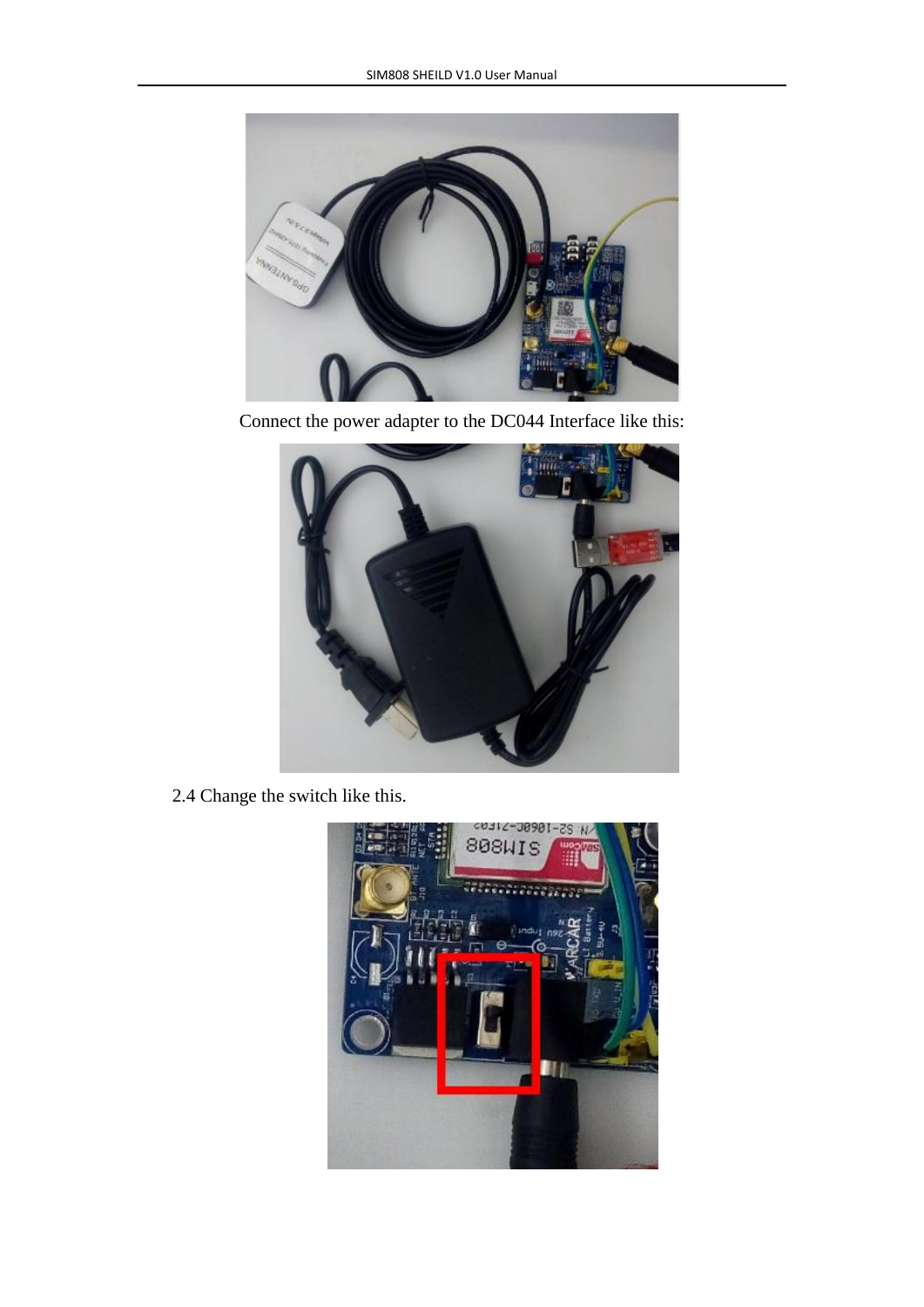2.6 Press the POWKEY button for 2 second, the SIM808 module will work and the other 3 LEDs will light.



# 3. **We will illustrate the usage of the module with an example of how**

### **to operate under GSM mode in the following section.**

- 3.1 We should connect the TTL-USB to the UART interface and press the POWKEY button for 2 second. When the four LEDs is lighting, it indicates that module is working, we can send AT command to control it.
- 3.2 Start the *sscom.exe* serial tool on PC, and perform operations as followed.

|                      | ↓▲ SSCOM3.2 (Author: NieXiaoMeng. http://www.mcu51 |                                      | ×           |
|----------------------|----------------------------------------------------|--------------------------------------|-------------|
|                      |                                                    | Set Multi Char<br>COM DATA           |             |
|                      |                                                    | DATA<br><b>HEX</b>                   | <b>SEND</b> |
|                      |                                                    | ÅΤ                                   | 1           |
|                      |                                                    | AT+CGMR                              | 2           |
|                      |                                                    |                                      | 3           |
|                      |                                                    |                                      | 4           |
|                      |                                                    |                                      | 5<br>6      |
|                      |                                                    |                                      | 7           |
|                      |                                                    |                                      | 8           |
|                      |                                                    |                                      | 9           |
|                      |                                                    | Round send, interval: 1000           | ms          |
|                      |                                                    | SendFile  <br>SaveData  <br>Clear    | HexData     |
| ComNum COM5          | œ<br>CloseCom<br>Help                              | WWW. <b>MCU51</b> .COM               | Hi de       |
| BaudRa 9600<br>▼     | <b>DTR</b><br><b>RTS</b>                           | ESP8266WIFI转串口20元,QQ群120693138       |             |
| DataBi <sup>18</sup> | ms/Time<br>1000<br>Send Ye                         | 欢迎访问大虾论坛! 众多大虾等着你!<br>以下为广告          |             |
| StopBi 1<br>▼        | SendNew<br>SendHEX                                 | 嘉立创PCB打样10*10cm只要50元,请找小万.           |             |
| Verify]None          | <b>SEND</b><br>Data input:                         | 点这里讲入http://www.sz-jlc.com.cn/       |             |
| FlowCon None         | <b>AT+CGMR</b>                                     |                                      |             |
| ww.mcu51.cor S:0     | R:0                                                | COM5 opened 9600bps   CTS=0 DSR=0 RL |             |

In this example, the ComNum is set to COM5. In practical application, please right click the icon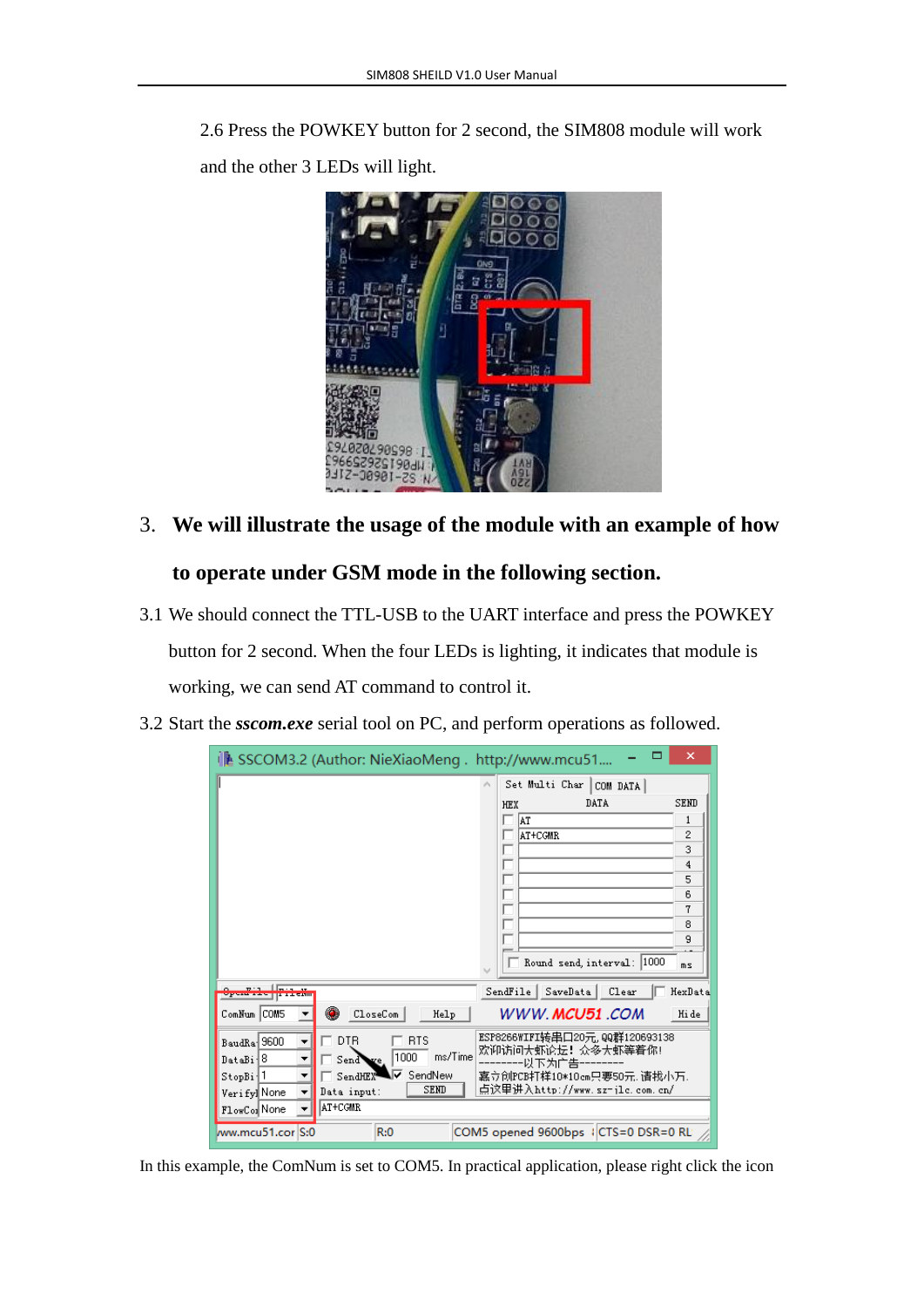MyComputer->Property->Device Manager, in order to check corresponding port number.

3.3 Fill in the Data input box with AT COMMAND, and click the button Send to transmit the command. The data receive box displays the return values from the corresponding serial port, as following Figure shows.

| IL SSCOM3.2 (作者:聂小猛(丁丁), 主页http://www.mcu51.com, Email: mc □                                                                             | $\mathbf x$  |
|------------------------------------------------------------------------------------------------------------------------------------------|--------------|
| <b>AT</b><br>多条字符串定义  串口资料                                                                                                               |              |
| 字符串<br>lоĸ<br><b>HEX</b>                                                                                                                 | 发送           |
| ☞<br>12 00 FF 88                                                                                                                         | 1            |
| output string                                                                                                                            | 2            |
| AT                                                                                                                                       | 3            |
| lok.                                                                                                                                     | $\square$    |
| AT+CSQ                                                                                                                                   | 5            |
| AT+COPS?                                                                                                                                 | 6            |
| AT+CGPS=1                                                                                                                                | 7<br>8       |
| AT+CGPSOUT=?                                                                                                                             | 9            |
|                                                                                                                                          |              |
| 间隔: 1000<br>自动循环发送。                                                                                                                      | mS           |
| 打开文件 交件名<br>发送文件   保存窗口   清除窗口  [                                                                                                        | <b>HEX显示</b> |
| ۰<br>串口号  COM5<br>关闭串口<br>WWW.MCU51.COM<br>帮助                                                                                            | 隐藏           |
| (!DOCTYPE HTML PUBLIC "-//W3C//DTD HTML 4.)<br><b>RTS</b><br><b>DTR</b><br>波特率 9600<br>▼                                                 |              |
| <b><html><head><title>Not_Found</title></head></html></b><br>$ms/\mathcal{R}$<br>1000<br>数据位  8 <br>▼<br>定时发送                            |              |
| HTML> <head><title>Not Found</title><br/>☑ 发送新行<br/><b>HEX发送</b><br/>停止位 1<br/>TML&gt;<head><title>Not Found</title><br/>▼</head></head> |              |
| 发送<br>ML>\HEAD>\TITLE>Not Found\/TITLE><br>字符串输入框:<br>校验位 None<br>۰                                                                      |              |
| OK<br>流控制 None                                                                                                                           |              |
|                                                                                                                                          |              |
| R:10<br>COM5已打开 9600bps 8 CTS=0 DSR=0 RL<br>lww.mcu51.cor S:10                                                                           |              |

# **4 GSM debugging**

4.1 Connect the USB-TTL to the GPRS UART interface

|  |  |  | 4.2 Common command descriptions for message transmission |  |
|--|--|--|----------------------------------------------------------|--|
|  |  |  |                                                          |  |

| <b>Commands</b>          | <b>Descriptions</b>                         | <b>Return values</b> |
|--------------------------|---------------------------------------------|----------------------|
|                          |                                             |                      |
| AT                       | Make sure the module is working<br>properly | AT OK                |
| $AT+CSCA?$               | Get the core number of message              | $+csca$ : $4****$    |
| $AT+CMGF=1$              | Select SMS message format                   | $AT+CMGF=1$          |
|                          |                                             | <b>OK</b>            |
| $AT+CMGS = 15124532672"$ | Set the message transmission number         | $\rm{>}$             |
|                          | and send SMS message. After                 |                      |
|                          | receiving the symbol $>$ , the message      |                      |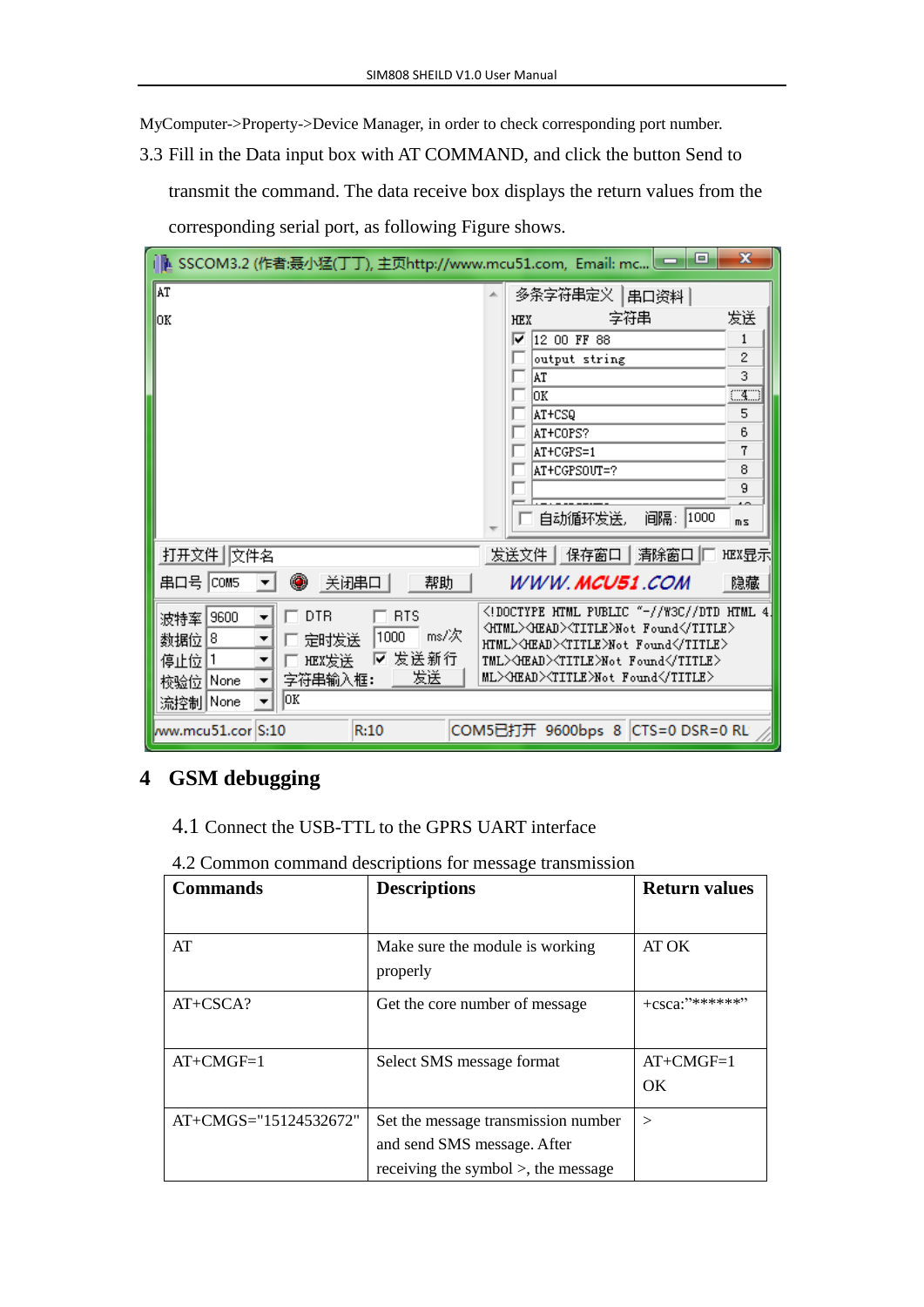|             | Hello World! $(*)$ can be sent out                                                         |               |
|-------------|--------------------------------------------------------------------------------------------|---------------|
| SIM808 test | The context of message                                                                     | SIM808 test   |
| 1А          | This is a terminator. Before sending it<br>out, you should check the option Send<br>As Hex |               |
|             | Send successfully                                                                          | $+CMGS$ :* OK |

| ▭<br>↓ SSCOM3.2 (Author: NieXiaoMeng . http://www.mcu51                                                      | ×           |
|--------------------------------------------------------------------------------------------------------------|-------------|
| AT+CSCA?<br>Set Multi Char COM DATA                                                                          |             |
| DATA<br><b>HEX</b><br>+CSCA: "+8613800451500", 145                                                           | <b>SEND</b> |
| AT<br>lОK                                                                                                    | 1           |
| AT+CGMR<br>AT+CMGF=1                                                                                         | 2           |
| AT+CSCA?<br>lОK                                                                                              | 3           |
| AT+CMGF=1<br>AT+CMGS="15124532672"                                                                           | 4           |
| AT+CMGS="15124532672"<br>$>$ SIM908 TEST<br>SIM908 TEST                                                      | 5<br>6      |
| ⊡<br>1A                                                                                                      | a           |
| ⋋<br>$+CMGS: 0$                                                                                              | 8           |
|                                                                                                              | 9           |
| OК                                                                                                           |             |
| Round send, interval: 1000                                                                                   | ms          |
| OpenFile FileNm<br>SaveData Clear<br>SendFile                                                                | HexData     |
| ۰<br>WWW.MCU51.COM<br>ComNum COM5<br>CloseCom<br>Help                                                        | Hi de       |
| ESP8266WIFI转串口20元,QQ群120693138<br><b>DTR</b><br>$\sqcap$ RTS<br>BaudRa 9600<br>٠                             |             |
| 欢迎访问大虾论坛!众多大虾等着你!<br>ms/Time<br>1000<br>DataBi <sup>18</sup><br>Send eve<br>-以下为亡告                           |             |
| SendNew<br>⊽<br>嘉立创PCB打样10*10cm只要50元,请找小万.<br>StopBi <sup>1</sup><br>$\overline{\triangledown}$ SendHEX<br>▼ |             |
| 点这里讲入http://www.sz-jlc.com.cn/<br><b>SEND</b><br>Data input:<br>Verify]None                                  |             |
| l1 A<br>FlowCor None                                                                                         |             |
| R:108<br>COM5 opened 9600bps   CTS=0 DSR=0 RL<br>ww.mcu51.cor S:58                                           |             |

(For more detailed information about AT commands, please refer to SIM808\_AT+Command+Manual\_V1.01)

## **5 GPS debugging**

5.1 Switching to GPS mode from GSM mode: We should connect the TTL-USB to

the *GPRS* UART interface. Send the following commands:

- □ AT+CGNSPWR=1 (turn on GPS power supply)
- $\bullet$   $\Box$  AT+CGNSTST=1 (get the GPS data)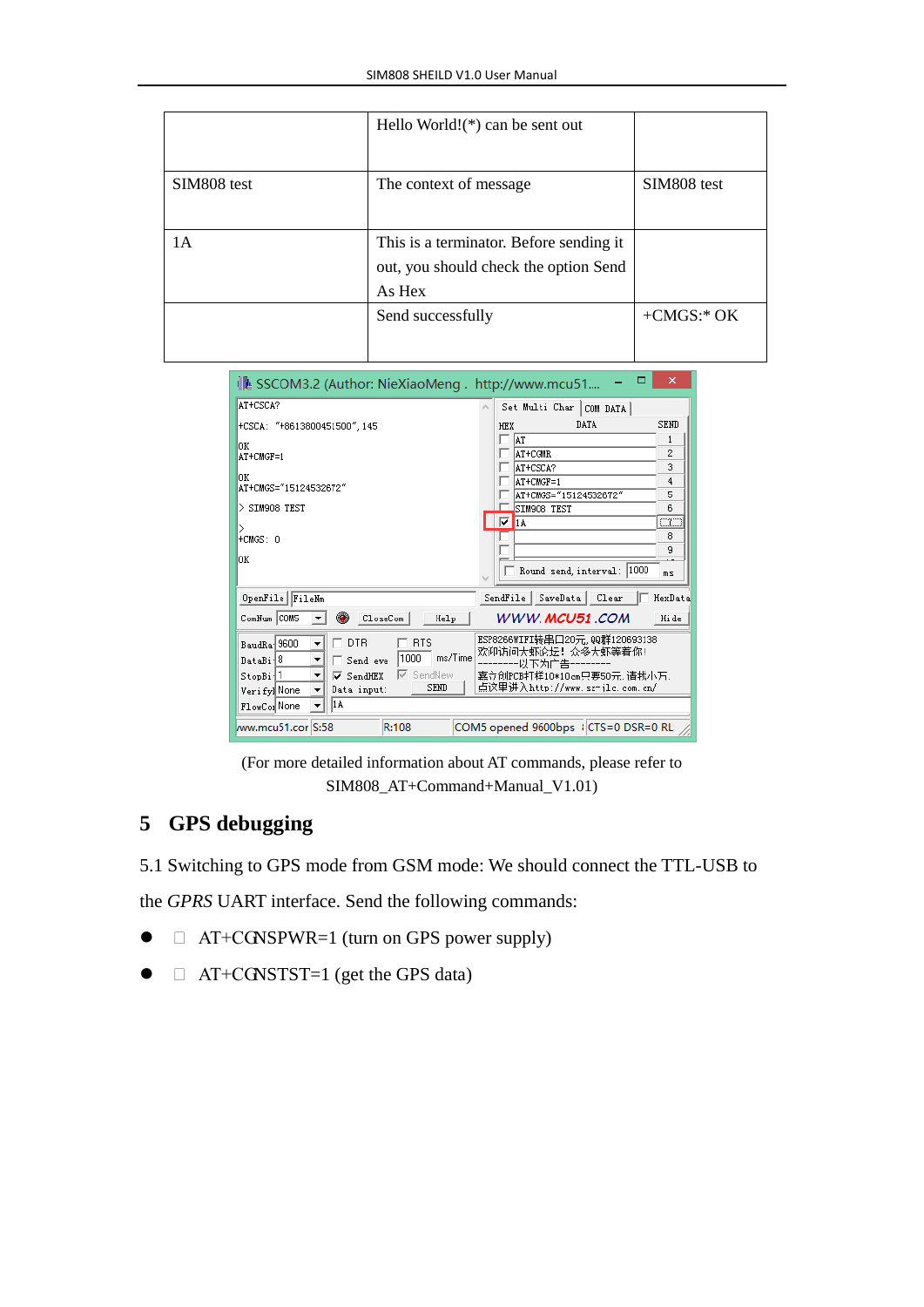| L SSCOM3.2 (作者:聂小猛(丁丁), 主页http://www.mcu51.com, Email: mc └──                                                                                                            | $\mathbf x$<br>e.                                                                                                                                                                                                                   |
|--------------------------------------------------------------------------------------------------------------------------------------------------------------------------|-------------------------------------------------------------------------------------------------------------------------------------------------------------------------------------------------------------------------------------|
| AT+CGNSPWR=1                                                                                                                                                             | 多条字符串定义 串口资料                                                                                                                                                                                                                        |
| OК                                                                                                                                                                       | 发送<br>享符串<br><b>HEX</b>                                                                                                                                                                                                             |
| AT+CGNSTST=1                                                                                                                                                             | $\sqrt{1200}$ FF 88<br>$\mathbf{1}$                                                                                                                                                                                                 |
| ОK                                                                                                                                                                       | 2<br>output string                                                                                                                                                                                                                  |
|                                                                                                                                                                          | 3<br>AT+CGNSTST=1                                                                                                                                                                                                                   |
|                                                                                                                                                                          | CT<br>lok.                                                                                                                                                                                                                          |
|                                                                                                                                                                          | AT+CSQ<br>5                                                                                                                                                                                                                         |
|                                                                                                                                                                          | 6<br>AT+COPS?                                                                                                                                                                                                                       |
|                                                                                                                                                                          | 7<br>AT+CGPS=1                                                                                                                                                                                                                      |
|                                                                                                                                                                          | 8<br>AT+CGPSOUT=?                                                                                                                                                                                                                   |
|                                                                                                                                                                          | 9<br>10                                                                                                                                                                                                                             |
|                                                                                                                                                                          | <b>AT+CGPSINFO</b><br>AT+CGPSNMEA=511<br>11                                                                                                                                                                                         |
|                                                                                                                                                                          | 12                                                                                                                                                                                                                                  |
|                                                                                                                                                                          | 13<br>AT+CGNSPWR=1                                                                                                                                                                                                                  |
|                                                                                                                                                                          | 14                                                                                                                                                                                                                                  |
|                                                                                                                                                                          | 15                                                                                                                                                                                                                                  |
|                                                                                                                                                                          | 间隔: 1000<br>自动循环发送。<br>ms                                                                                                                                                                                                           |
| 打开文件 文件名                                                                                                                                                                 | 发送文件   保存窗口   清除窗口   <br><b>HEX显示</b>                                                                                                                                                                                               |
| 串ロ육   COM5<br>◉<br>关闭串口 <br>帮助                                                                                                                                           | WWW.MCU51.COM<br>隐藏                                                                                                                                                                                                                 |
| <b>RTS</b><br>波特率 9600<br>DT <sub>R</sub><br>▼<br>ms/次<br>1000<br>数据位 8<br>定时发送<br>▼<br>发送新行<br>⊽<br>停止位 1<br>HEX发送<br>▼<br>发送<br>字符串输入框:<br>校验位 None<br>lок<br>流控制 None | HTML PUBLIC "-//W3C//DTD HTML 4<br <html><head><title>Not Found</title><br/>HTML&gt;<head><title>Not Found</title><br/>TML&gt;OEAD&gt;<title>Not Found</title><br/>ML&gt;<head><title>Not Found</title></head></head></head></html> |
| ww.mcu51.cor S:40<br>R:40                                                                                                                                                | COM5已打开 9600bps 8 CTS=0 DSR=0 RL                                                                                                                                                                                                    |

#### 6.2 Receive the NMEA0183 GPS data:

We connect the TTL-USB to the UART interface. And we will get the data as the

fig.5.2 shows.

Notices:

- 1. User should send the commands listed above to turn on GPS power supply before receiving the GPS data.
- 2. If you do not known what is the NMEA0183 data, please search it on the internet.
- 3. In the application of GPS function, we can send AT+CGNSINF=\* (\* represent specific figures, please see the AT instruction set) command to get the GPS information through the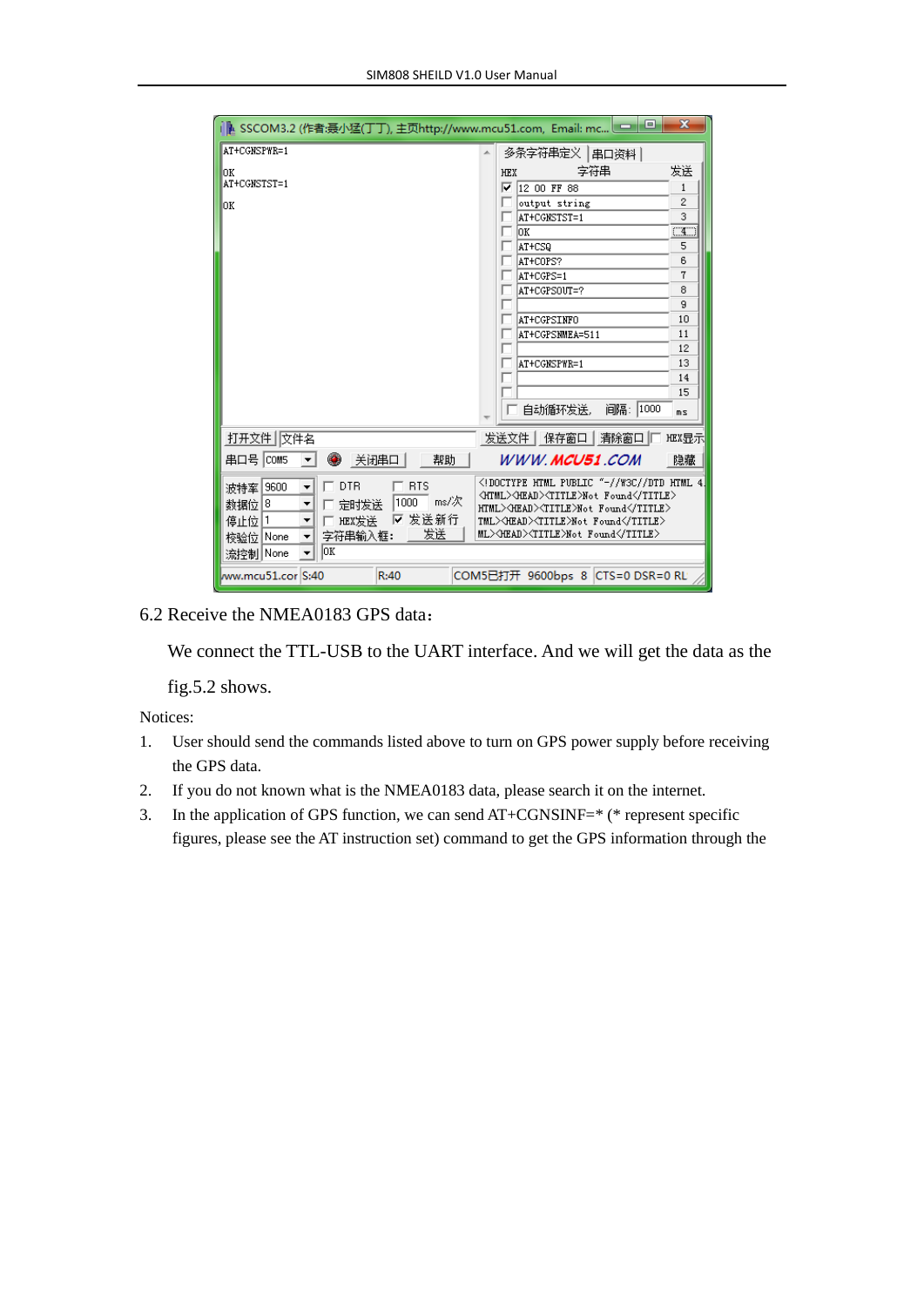|                       | ↓▲ SSCOM3.2 (Author: NieXiaoMeng . http                                                                                                                                                                                                                               |
|-----------------------|-----------------------------------------------------------------------------------------------------------------------------------------------------------------------------------------------------------------------------------------------------------------------|
|                       | \$GPGGA, 140815. 384, , , , , 0, 0, , , M, , M, , *4E<br>\$GPGLL, , , , , 140815.384, V, N*7C<br>\$GPGSV, 1, 1, 02, 28, , , 47, 30, , , 48*7D<br>\$GPRMC,140815.384,V,,,,,,,151010,,,N*4F\$<br>\$GPVTGTMNK.N*2C                                                       |
|                       | \$GPGGA, 140816.384, , , , , 0, 0, , , M, , M, , *4D<br>\$GPGLL,,,,,140816.384,V,N*7F<br>\$GPGSA, A, 1, , , , 1E<br>\$GPGSV, 1, 1, 02, 28, , , 47, 30, , , 49*7C<br>\$GPRMC,140816.384,V,,,,,,,151010,,,N*4C<br>\$GPVTGTMNK.N*2C                                      |
|                       | \$GPGGA, 140817.384, , , , , 0, 0, , , M, , M, , *4C<br>\$GPGLL,,,,,140817.384,V,N*7E<br>\$GPGSA, A, 1, , , , , , , , , , , , , , , , *1E<br>\$GPGSV, 1, 1, 02, 28, , , 47, 30, , , 49*7C<br>\$GPRMC, 140817.384, V, , , , , , , 151010, , , N*4D<br>\$GPVTGTMNK.N*2C |
|                       |                                                                                                                                                                                                                                                                       |
|                       | OpenFile   FileNm<br>Sei                                                                                                                                                                                                                                              |
|                       | ۰<br>ComNum COM5<br>  CloseCom<br>Help                                                                                                                                                                                                                                |
|                       | <b>ESPE</b><br><b>DTR</b><br><b>RTS</b><br>BaudRa 9600<br>▼<br>欢许<br>ms/Time<br>1000<br>DataBi <sup>18</sup><br>▼<br>Send eve<br>$\triangledown$ SendNew<br>嘉立<br>StopBi <sup>1</sup><br>▼<br>SendHEX                                                                 |
| UART interface level. | 点这<br><b>SEND</b><br>Data input:<br>Verify]None<br>▼                                                                                                                                                                                                                  |

Fig.5.2 Receiving the GPS data

- 5.2 Checking GPS information with NEMA GPS Demo
- 1) Start the software NEMA GPS DEMO V2.2, as Figure 7 shows.

| SIMCom NMEA GPS DEMO 2.10 - COM16 BandRate 115200                                                                        |                                                                                                                                                           | $\boldsymbol{\mathsf{x}}$<br>- 0                |
|--------------------------------------------------------------------------------------------------------------------------|-----------------------------------------------------------------------------------------------------------------------------------------------------------|-------------------------------------------------|
| Setting Action Window View Help                                                                                          |                                                                                                                                                           |                                                 |
| ※○国●盟国Ⅱ♪■<br>Þ.<br>$\blacksquare$                                                                                        |                                                                                                                                                           |                                                 |
| Information View                                                                                                         | Radar View<br>$\overline{\phantom{a}}$<br>$\Sigma$                                                                                                        | $\Box$ $\Box$                                   |
| Basic Information<br>UTC Time<br>BeiJing Tine<br>Altitude<br>Speed<br>Latitude<br>Longtitude<br>TTFF<br>m.<br>$\epsilon$ | ۸<br>Cold Start TTFF Test<br>Cold Start Countdown:<br>[Renark: ] Countdown from 70 seconds!<br>Repeat Test<br>E<br>270<br>Set Test Times: 1<br>START STOP | $360 N_0$<br>90<br>۵<br>760<br>730<br>90<br>180 |
| 国 Debug View                                                                                                             | Signal View<br>$\Box$ e                                                                                                                                   | $\Box$ $\Box$                                   |
|                                                                                                                          | SatelliteID Elevation Azimuth SNR(C/No)                                                                                                                   |                                                 |

Figure 7: NEMA GPS Demo

2) Open corresponding port: setting->port Setting, and set the port and Baud rate: 9600 (If the Baud rate of the module is modified to a certain value by sending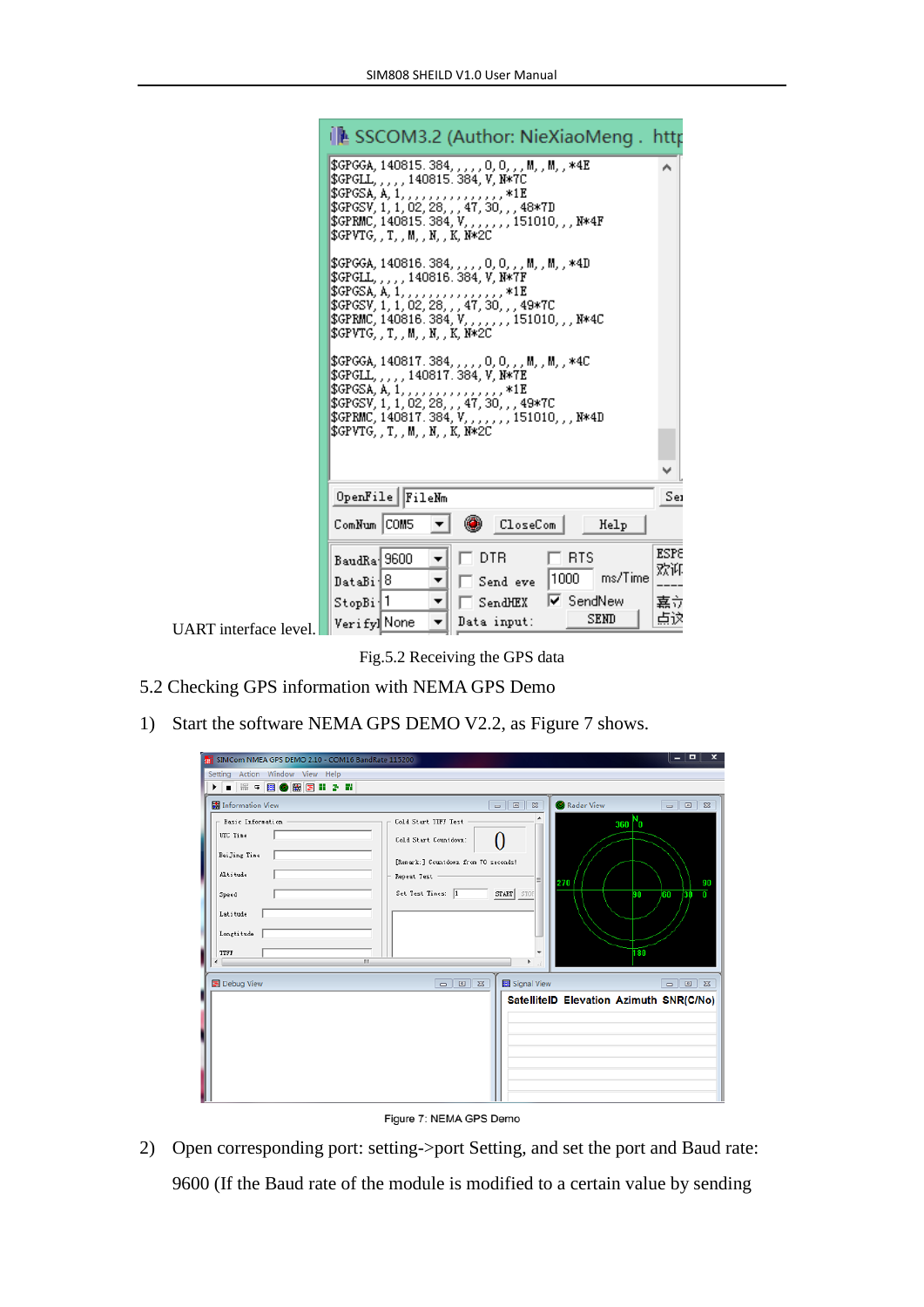AT+CGPSIPR command, the modified Baud rate should be used in here).

3) Select Action->run. Then, you can see the relative GPS information, as Figure 8 shows.

| SINCom NMEA GPS DEMO 230 - CON2 BandRate 115/00                                                                                                                                                                                                                                                                                                                                                                                                                                                                                                                                                                                                                                                                                                                                                                   |                                         |              |                                        |           | <b>RACINE BL. 24</b> |
|-------------------------------------------------------------------------------------------------------------------------------------------------------------------------------------------------------------------------------------------------------------------------------------------------------------------------------------------------------------------------------------------------------------------------------------------------------------------------------------------------------------------------------------------------------------------------------------------------------------------------------------------------------------------------------------------------------------------------------------------------------------------------------------------------------------------|-----------------------------------------|--------------|----------------------------------------|-----------|----------------------|
| Action Window View Help<br>Setting:                                                                                                                                                                                                                                                                                                                                                                                                                                                                                                                                                                                                                                                                                                                                                                               |                                         |              |                                        |           |                      |
| ▶ ■   ※ ◎ ◎ ⑧ ③ # ③ #                                                                                                                                                                                                                                                                                                                                                                                                                                                                                                                                                                                                                                                                                                                                                                                             |                                         |              |                                        |           |                      |
| Information View                                                                                                                                                                                                                                                                                                                                                                                                                                                                                                                                                                                                                                                                                                                                                                                                  |                                         | $n = 100$    | <b>Riche Man</b>                       |           | $C$ $\sqrt{2}$       |
| Sacis Information                                                                                                                                                                                                                                                                                                                                                                                                                                                                                                                                                                                                                                                                                                                                                                                                 | Cald Start ITEF Test                    |              |                                        | 38.0      |                      |
| 13.42.29<br><b>ITC Time</b>                                                                                                                                                                                                                                                                                                                                                                                                                                                                                                                                                                                                                                                                                                                                                                                       | Coll Start Count lees.                  |              |                                        |           |                      |
| Soi Jing Tins<br>21.92.29                                                                                                                                                                                                                                                                                                                                                                                                                                                                                                                                                                                                                                                                                                                                                                                         | (League: J. Countdown from 70 security) |              | 29                                     |           |                      |
| <b>Ed With V</b><br>Allia bode                                                                                                                                                                                                                                                                                                                                                                                                                                                                                                                                                                                                                                                                                                                                                                                    | Easent Test                             |              | 278                                    |           |                      |
| 0.0000 Lw 1<br>$5y \approx 1$                                                                                                                                                                                                                                                                                                                                                                                                                                                                                                                                                                                                                                                                                                                                                                                     | Set Test Cones:  L                      | ST130        |                                        | сa        | 40                   |
| <b>B 3109 E47221</b><br>Lats tude                                                                                                                                                                                                                                                                                                                                                                                                                                                                                                                                                                                                                                                                                                                                                                                 | IPASSI Cold Start S. 95al               |              |                                        |           |                      |
| 2 10:29 708051<br>Lengtitude                                                                                                                                                                                                                                                                                                                                                                                                                                                                                                                                                                                                                                                                                                                                                                                      | IPASSI 1 United Average 1767 = 5 Kind.  |              |                                        |           |                      |
| [YRIS] Cald Stori 5, hot<br><b>TISE</b>                                                                                                                                                                                                                                                                                                                                                                                                                                                                                                                                                                                                                                                                                                                                                                           |                                         |              |                                        | 190       |                      |
| 31                                                                                                                                                                                                                                                                                                                                                                                                                                                                                                                                                                                                                                                                                                                                                                                                                |                                         |              |                                        |           |                      |
|                                                                                                                                                                                                                                                                                                                                                                                                                                                                                                                                                                                                                                                                                                                                                                                                                   |                                         |              |                                        |           |                      |
| <b>Cebut View</b>                                                                                                                                                                                                                                                                                                                                                                                                                                                                                                                                                                                                                                                                                                                                                                                                 | 西北町<br>28                               | Signal View. |                                        |           | CIEIZ                |
| \$45,000, 3, 2, 09, 15, 30, 213, 51, 10, 23, 080, 04, 22, 118, 55, 06, 19, 081, 19477<br>\$450,000,000,000,000,000,000,000                                                                                                                                                                                                                                                                                                                                                                                                                                                                                                                                                                                                                                                                                        | œ                                       |              | SatelliteID Elevation Azimuth SNR(C/Nc |           |                      |
| \$45EAC 134228 000 A 3100 247228 T.12128 708851 E.0 000 186,142011 . A/77<br>\$2500 134227 000 3109 247225, 3 12123 708M 1, 3, 1, 4, 2, 95, 61, 769, W, B, D14, B, 456                                                                                                                                                                                                                                                                                                                                                                                                                                                                                                                                                                                                                                            |                                         |              |                                        |           |                      |
|                                                                                                                                                                                                                                                                                                                                                                                                                                                                                                                                                                                                                                                                                                                                                                                                                   |                                         |              |                                        | 92<br>182 |                      |
|                                                                                                                                                                                                                                                                                                                                                                                                                                                                                                                                                                                                                                                                                                                                                                                                                   |                                         |              |                                        | 35A       |                      |
|                                                                                                                                                                                                                                                                                                                                                                                                                                                                                                                                                                                                                                                                                                                                                                                                                   |                                         | 29           | 33                                     | 304       | 30                   |
|                                                                                                                                                                                                                                                                                                                                                                                                                                                                                                                                                                                                                                                                                                                                                                                                                   |                                         | 15           |                                        | 213       |                      |
|                                                                                                                                                                                                                                                                                                                                                                                                                                                                                                                                                                                                                                                                                                                                                                                                                   |                                         | 10           | 23                                     | 60        | 25                   |
|                                                                                                                                                                                                                                                                                                                                                                                                                                                                                                                                                                                                                                                                                                                                                                                                                   |                                         |              |                                        |           |                      |
| \$400000 9109 247229 3 12129 700001 7 134227 000 4 4451<br>datestak a, b, da ats, it, da.<br>datestak 3, i, da ang da 3, ia, ia, is, ia, i da ang da 3, a, sa ang da 3, ang dan daarta.<br>datastak 3, is, da 115, at 213, isi, 115, at 1001, ida, is, da 116, it in, ita, dan 3 borte.<br>10:030, 3.3, 09:07, 13, 057, 447<br>14-TAC, 134-25, 000, A, 3103 197-223, T, 12120, "10061, T, 0, 000, 130, 14191.1., ANTI<br>\$950A 136228 000 3109 247229, A 12123 708861, B. L. B. 1 64, 61, 762 M. S. 014, R. 460<br>\$65011, 2009 270223, A 12123 198891, E, LSA228, OOL A, AASS<br>\$45,000 g, 1, 00, 02, 61, 032, 46, 26, 66, 188, 44, 05, 61, 398, 86, 21, 58, 309, 209-15,<br>\$4749V, 3.2, 09, 15, 32, 213, 50, 15, 25, 000, 25, 04, 22, 110, 53, 05, 19, 000, 20073.<br>\$42-55V 3.3, 00 OF, 12 OST, 21444. |                                         | 8            | 19                                     | 83        | 20                   |
| \$67870, 196229.000, A 3108.047239, X 12129.708951, X, B 000, 130, 142911,  A471.<br>\$67664, 196229.000, 3109.047225, X 12129.708651, X, I, S, 1, S4, M, 992, W, B, D14, N,  450.                                                                                                                                                                                                                                                                                                                                                                                                                                                                                                                                                                                                                                |                                         |              | 13                                     | 57        | 21                   |

Figure 8: Checking GPS information

#### **7. GPRS debugging**

6.1 Selecting GSM serial control port.

First we should connect the TTL-USB to the UART interface.

- 1. Configure virtual server on local PC. Virtual server defines the mapping relationships between WAN service port and LAN servers. Any access to this WAN service port will be retargeted to corresponding local network server which is assigned by IP address (For more detailed information, please refer to your router manuals).
- 2. Set port number: 12345 (it can be set to any number but existing port number. In this example, it is set to 12345).
- 3. Set PC intranet IP address (To obtain the intranet IP address of your PC, you can run a CMD command on your PC to enter MS-DOS (Win XP) or Command Prompt (Win 7 or higher version OS), and input the command ipconfig to check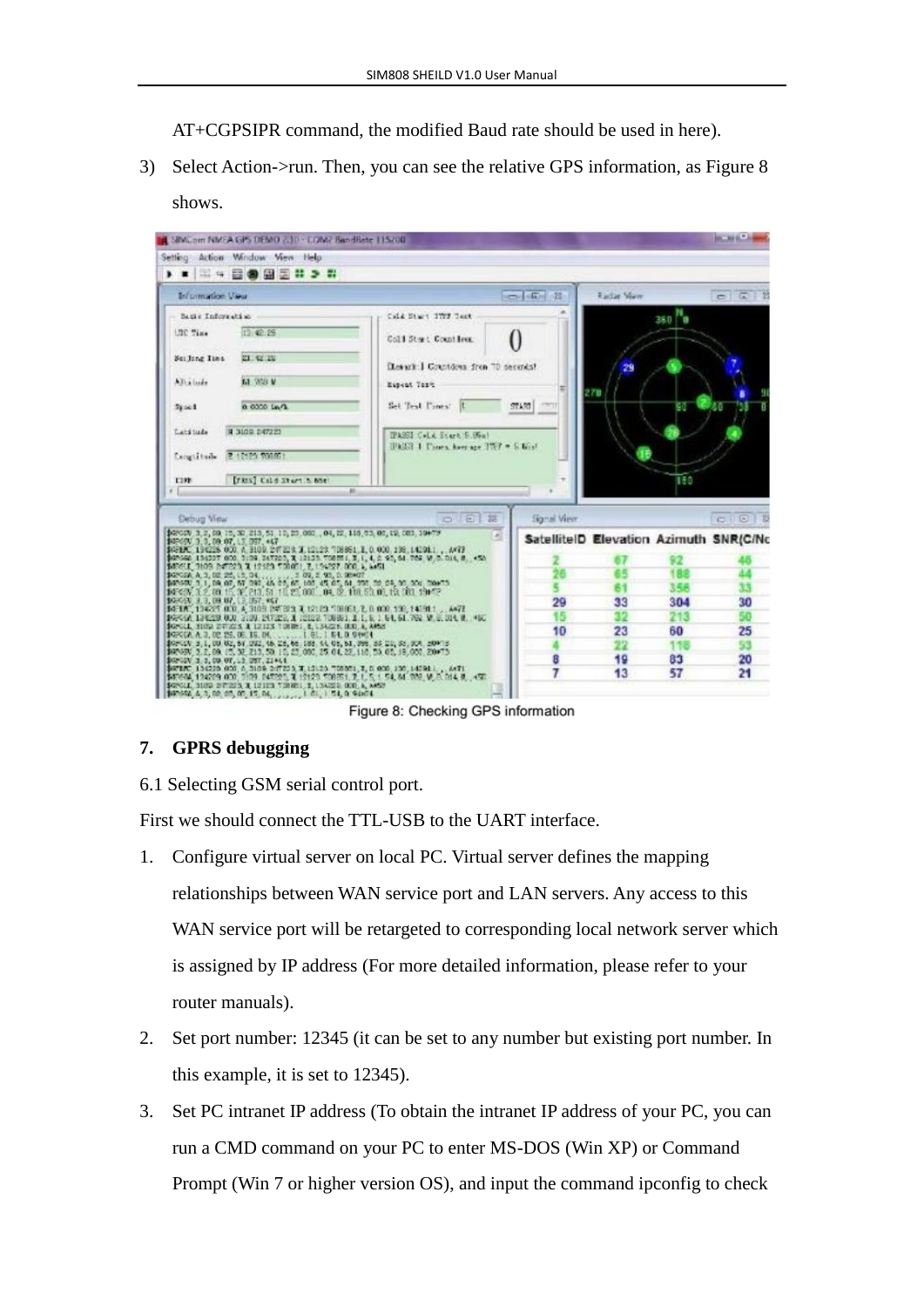the IPv4 address. In this example, the intranet IP address of PC is 192.168.1.104.

#### 6.2 GPRS configuration

The GPRS configuration can be performed by sending out following commands

sequentially.

| Commands               | AT command descriptions                       |
|------------------------|-----------------------------------------------|
| $AT+CSQ$               | Signal quality report                         |
| AT+CSTT="CMNET"        | Set wireless access point to CMNET            |
| $AT+CHCR$              | Bring up wireless connection with GPRS or     |
|                        | CSD                                           |
| $AT+CIFSR$             | Get local IP address                          |
| AT+CDNSGIP=www.sim.com | Query the IP address of the given domain name |

Table 7: GPRS command configuration

Checking WAN IP address (hereafter "Extranet IP address") the extranet IP address can be obtained by entering the relative IP address into the search engine directly or inquiring to your network service provider. In this example, the WAN IP address is 222.125.175.28. Then, send out the following commands sequentially, to perform GPRS debugging testing.

| Commands                                   | AT command descriptions                                                                                                                                                  |
|--------------------------------------------|--------------------------------------------------------------------------------------------------------------------------------------------------------------------------|
| AT+CIPSTART="TCP","222.125.175.28","12345" | The extranet IP address should be<br>set according to actual condition. In<br>this example, the extranet IP address<br>is $222.125.175.28$ , and port number<br>is 12345 |
| AT+CIPSEND                                 | Send SMS message. After receiving<br>the symbol $>$ , the message<br>$ABCDEF(*) can be sent out$                                                                         |
| 1A                                         | This is a terminator. Before sending<br>it out, you should check the option<br>Send As Hex                                                                               |
| AT+CIPCLOSE                                | Close TCP or UDP connection                                                                                                                                              |
| AT+CIPSHUT                                 | Deactivate GPRS PDP context                                                                                                                                              |